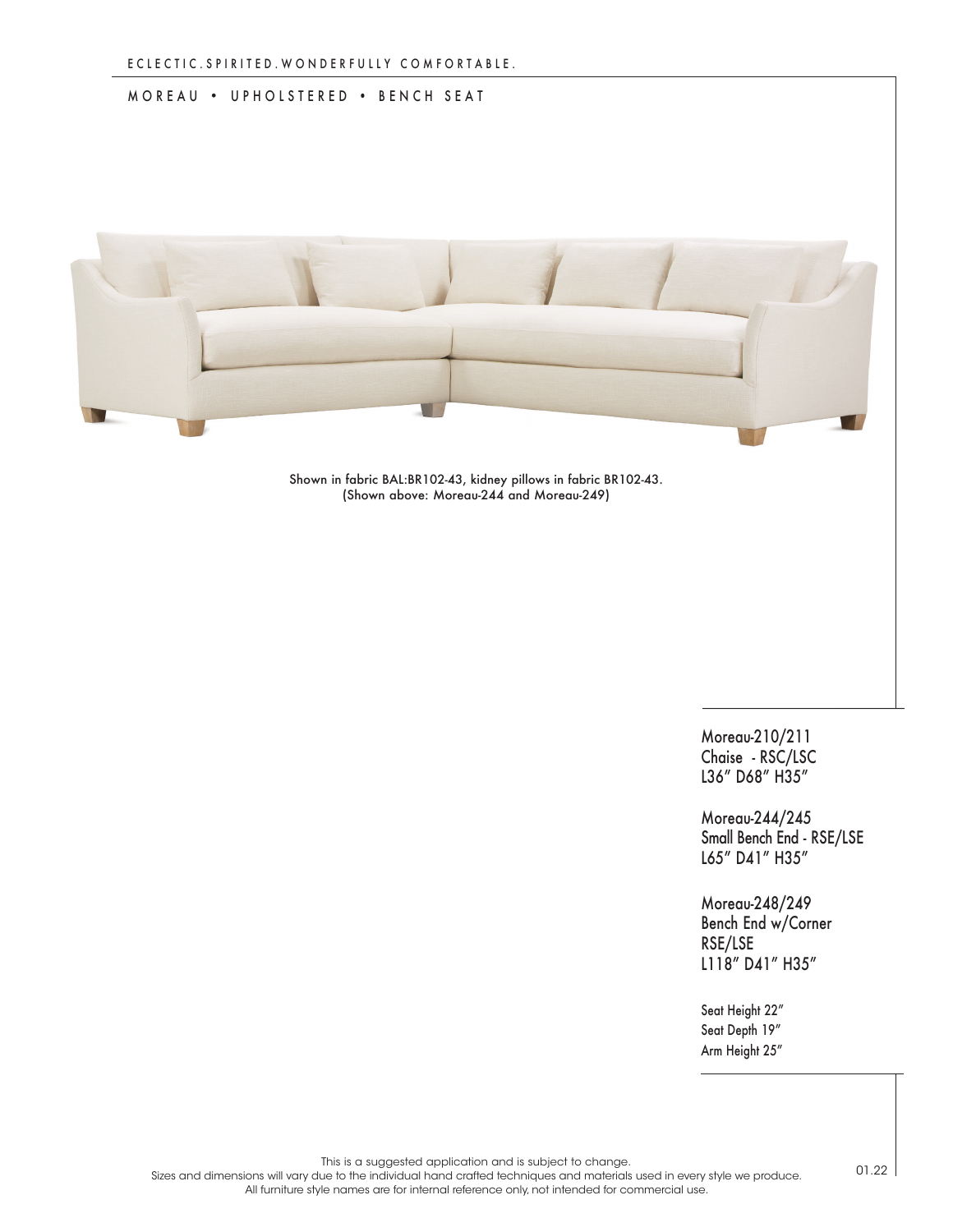| <b>MOREAU SECTIONAL COLLECTION</b>         |                        |                        |                                |
|--------------------------------------------|------------------------|------------------------|--------------------------------|
|                                            | Chaise<br>210/211      | 2-Seat End<br>244/245  | 3-Seat End w/Corner<br>248/249 |
| <b>Standard Features</b>                   |                        |                        |                                |
| <b>Cloud Cushion</b>                       | X                      | X                      | X                              |
| One 20" Non-Welted Back Pillow*            | X                      | x(2)                   | x(3)                           |
| <b>Sinuous Underconstruction</b>           | X                      | X                      | X                              |
| <b>Options - See Price List for Prices</b> |                        |                        |                                |
| Luxe Cushion                               | No Charge              | No Charge              | No Charge                      |
| <b>Cloud Plus Cushion</b>                  | X                      | X                      | X                              |
| Extra Pillows (XP) - 18" TP                | X                      | X                      | X                              |
| <b>Ordering Instructions</b>               |                        |                        |                                |
| To Order, Please write the following:      | Moreau-210 RSC/211 LSC | Moreau-244 RSE/245 LSE | Moreau-248 RSE / 249 LSE       |

Pattern Availability: RG, PS, NM, RS

\*Back pillows only available in Balance (BAL) fabric.